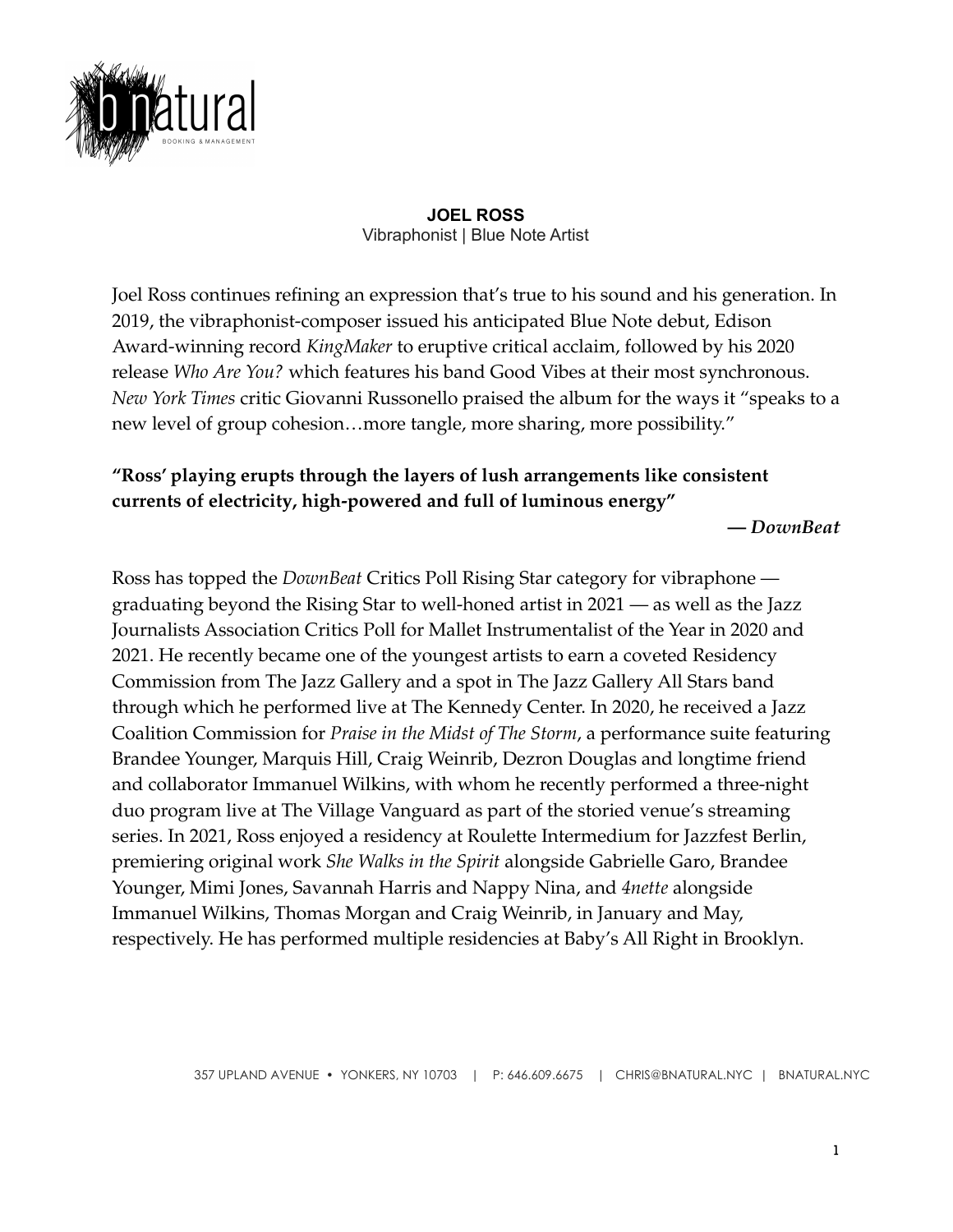

**"Particularly on his own compositions, Mr. Ross and the band treat rhythm as both fundamental and unfixed, while dousing the music in harmonies derived from modern gospel"**

**—** *The New York Times*

Folkloric resonance incubates Ross' artistry. Improvising melodies or composing at the piano, he leaves space for a theme to emerge and evolve, always inviting creative response. Nimble, virtuosic lines approximate speech. He often transitions among the roles of storyteller, protagonist and supporting character. Inspired by mentor Stefon Harris' empathetic, whole-self approach to articulation, Ross has adopted an entire ethos dependent on truthful, ongoing communication. Honesty persists throughout his sets. And with each release, he reaffirms a commitment to authentic discourse.

*The Parable of the Poet*, Ross' third release for Blue Note Records, explores feelings self-awareness — confidence, doubt, regret and forgiveness — through storytellings and retellings. Using collaborative improvising, collective melody and instrumental features, the intuitive band leader spotlights unique attributes of fellow artists Immanuel Wilkins, Maria Grand, Marquis Hill, Kalia Vandever, Sean Mason, Rick Rosato, Craig Weinrib and returning special guest Gabrielle Garo. *JazzTrail* praises the new gesture as "a frontline with four horns and a sharply focused rhythm section where piano and vibes coexist harmoniously together, [resulting] in glittering, polished surfaces that bring together emotion and devotion. Ross is a serious bandleader, and this album is a combination of his creativity, skill, and generosity."

**"He may have changed the vibes' role within the comping realm…he's developed a language where he's able to play in between other people's solos, with some landmarks, without normal comping chords — a motif way of comping" — Immanuel Wilkins**

A steadfast improviser, Ross saturates live sets with a lyrical intuition that's equally grounded in melody and phrasing. He plays the moment. Rather than impose energies on the music, he allows moods to set, linger and transform. His style and approach embraces contributions from improvisers of all genders. In recent years, he's engaged artists of similarly tenacious voices, including Makaya McCraven (Universal Beings, 2018), Maria Grand, Kassa Overall, Nicole Mitchell, Gerald Clayton, Melissa Aldana (Visions, 2019), Walter Smith III (In Common, 2018), Georgia Anne Muldrow, Jure Pukl (Broken Circles, 2019), Rajna Swaminathan, Wynton Marsalis & the Jazz at Lincoln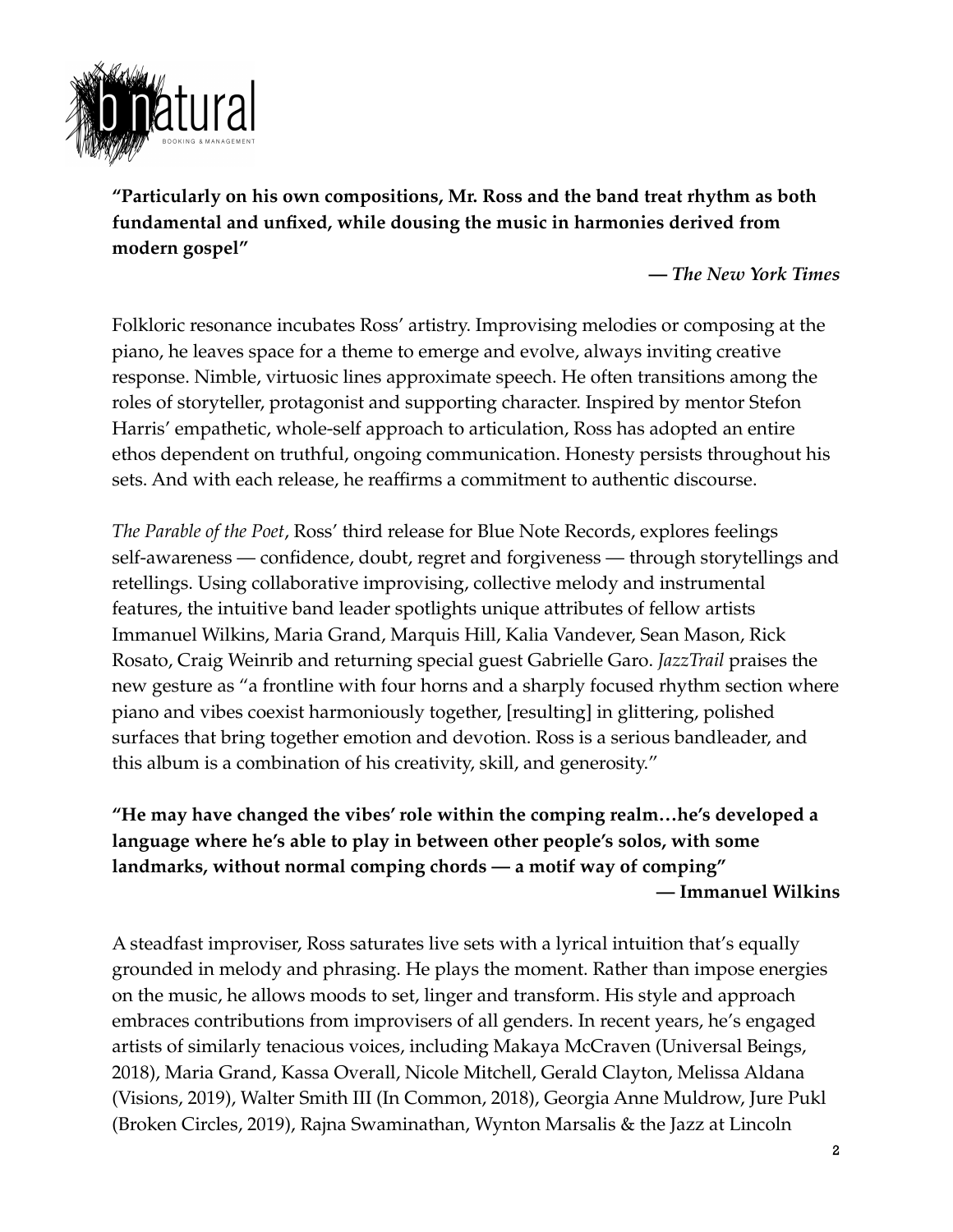

Center Orchestra, Gabrielle Garo, Joshua Redman, Kalia Vandever, Zakir Hussain, Brandee Younger, Zach Moses Ostroff, Savannah Harris, Marcus Gilmore, Mimi Jones, Rashaan Carter, Nappy Nina, Matt Brewer, Miho Hazama, Sergio Tabanico and Marquis Hill (Modern Flows Vol. 2, 2018), who penned liner notes for *Who Are You?*

## **"The bright future stretching before Ross has as much to do with that emotional expression as anything that happens between his mallets and those metal bars" — NPR**

Playing thoroughly in the broad, resonating tradition of Black music, Ross draws inspiration for his layered expression from vital, intersecting scenes of his native Chicago. Imbibing nuanced traditions from improvised music hubs to the church, he embraced a range of gestural possibilities he'd begin refining in New York. After graduating from University of the Pacific in Stockton, California, Ross pursued a Bachelor of Fine Arts in Jazz Studies from The New School in downtown Manhattan. Now based in Brooklyn, he regularly performs across the country and around the world. As a leader, he's appeared at such storied venues and iconic events as The Village Vanguard, Smalls Jazz Club, Umbria Jazz Festival, The Jazz Gallery, Winter Jazz Fest, Newport Jazz Festival, Dizzy's Club, BRIC Jazz Festival, The Blue Whale, North Sea Jazz Festival, The Brubeck Institute, Kuumbwa Jazz Festival and Ekene Ijeoma's Breathing Pavilion at The Plaza at 300 Ashland, among others. His most recent tour included dates at Triennale di Milano, Teatro dell'Arte and Teatro Ariston in Italy; Muziekgebouw Eindhoven, small hall, LUX Nijmegen, Lantaren Venster, Bimhuis, Rockit Festival and De Oosterpoort in The Netherlands; Ronnie Scott's in London; Le Duc des Lombards in Paris; and Jazzclub Unterfahrt and Halle 424 in Germany, among other international venues. A highly sought collaborator, Ross has performed with equally dynamic leaders at Jazz at Lincoln Center, The Village Vanguard, SF Jazz, Duc des Lombards, Ronnie Scotts, Jazz Standard, Red Sea Jazz Festival, Frost Amphitheater at Stanford, Yoshi's Oakland and California Jazz Conservatory.

During the pandemic, Ross began expanding his artistry to include creative positions away from the bandstand, including podcast appearances for Christian McBride's "Live Wax" and Dave Douglas' "A Noise from the Deep." The Art Center at Duck Creek in East Hampton invited him to curate an entire performance program featuring original works from Joel Ross and Parables, Maria Grand and Patricia Brennan. In 2020, John Zorn tapped Ross for authorship contributions to the ninth installment of his theory